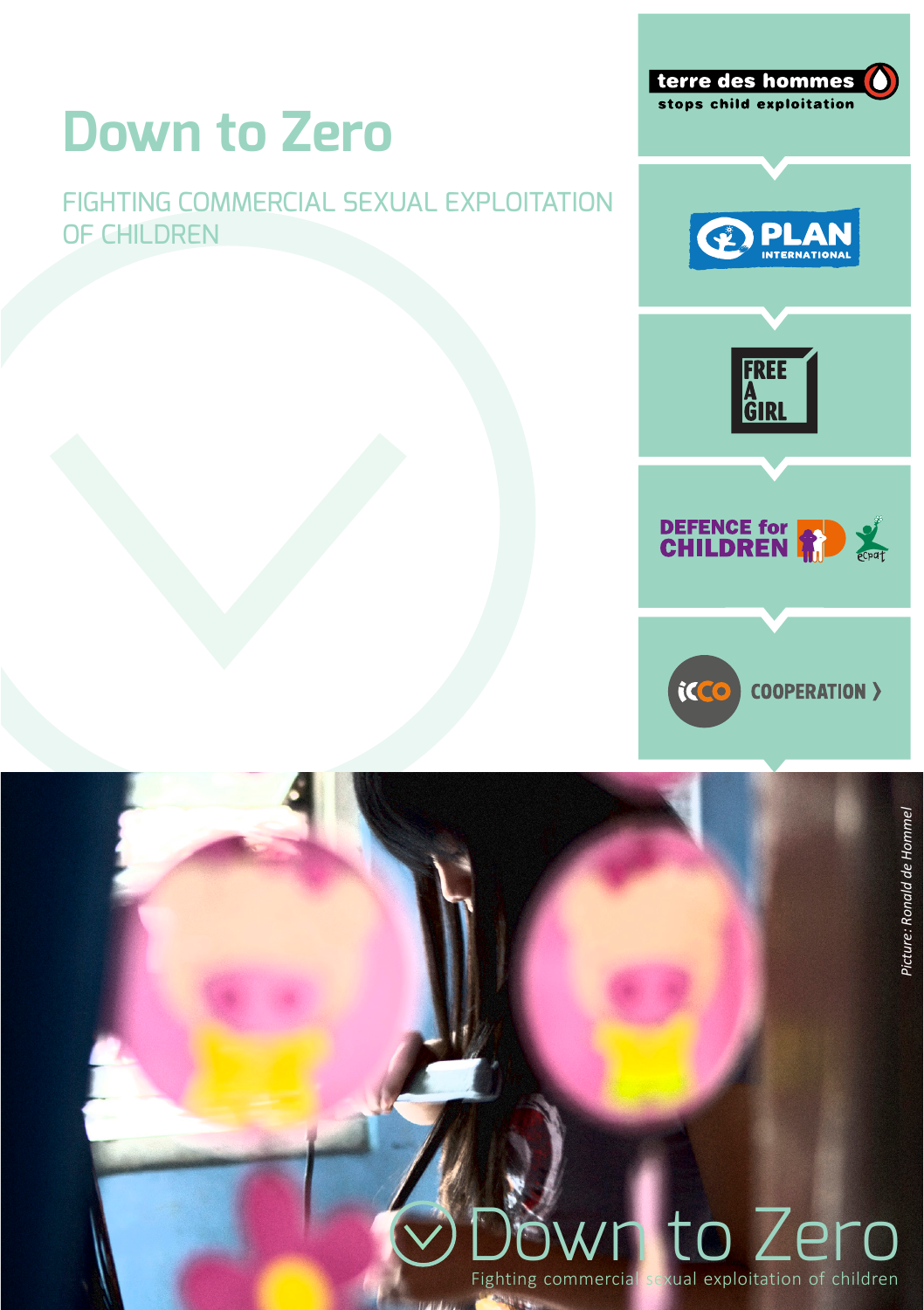#### THE COUNTDOWN HAS BEGUN

Commercial sexual exploitation of children is a pressing issue worldwide that needs to be tackled. The Down to Zero Alliance aims to put a stop to it in eleven countries. The Alliance is a collaboration between Terre des Hommes Netherlands, Defence for Children-ECPAT, Free a Girl, ICCO and Plan Netherlands, with sponsorship from our strategic partner, the Dutch Ministry of Foreign Affairs.

## OUR CHALL ENGE

Commercial sexual exploitation of children is a phenomenon that affects 2 million children worldwide. Children are sexually exploited in return for money or goods, paid either directly to them or, more often, to a third party. This is not just illegal. it's humiliating and a threat to the physical and psychological well-being of the child. In many cases, the victims are vulnerable girls. They are girls from broken families, girls who have experienced domestic violence or abuse, or girls who have dropped out of school and are left pressured by their peers or relatives.

The commercial sexual exploitation of children is a complex issue with multiple drivers; poverty, armed conflicts, cultural norms, modern communication technology, increased freedom of movement, a lack of education, a lack of political will and corruption. These are some of the many circumstances that make

children vulnerable to exploitation, and make the perpetrators of exploitative crimes so hard to pin down and prosecute.

## WHAT WE DO TOGETHER

The Down to Zero Alliance aims to end commercial sexual exploitation of children. The Alliance is actively pursuing this goal in both Asia (India, Bangladesh, Indonesia, Philippines and Thailand) and Latin America (Brazil, Dominican Republic, Bolivia, Colombia, Nicaragua and Perú). Down to Zero has a budget of fifteen million euros in these eleven countries. The programme has a duration of five years; from January, 2016 to December, 2020.

The five Alliance partners, the Dutch Ministry of Foreign Affairs and more than twentyfive local partner organisations are closely involved, working together intensely to contribute to the UN's Sustainable Development Goals:

> "End abuse, exploitation, trafficking and all forms of violence and torture against children"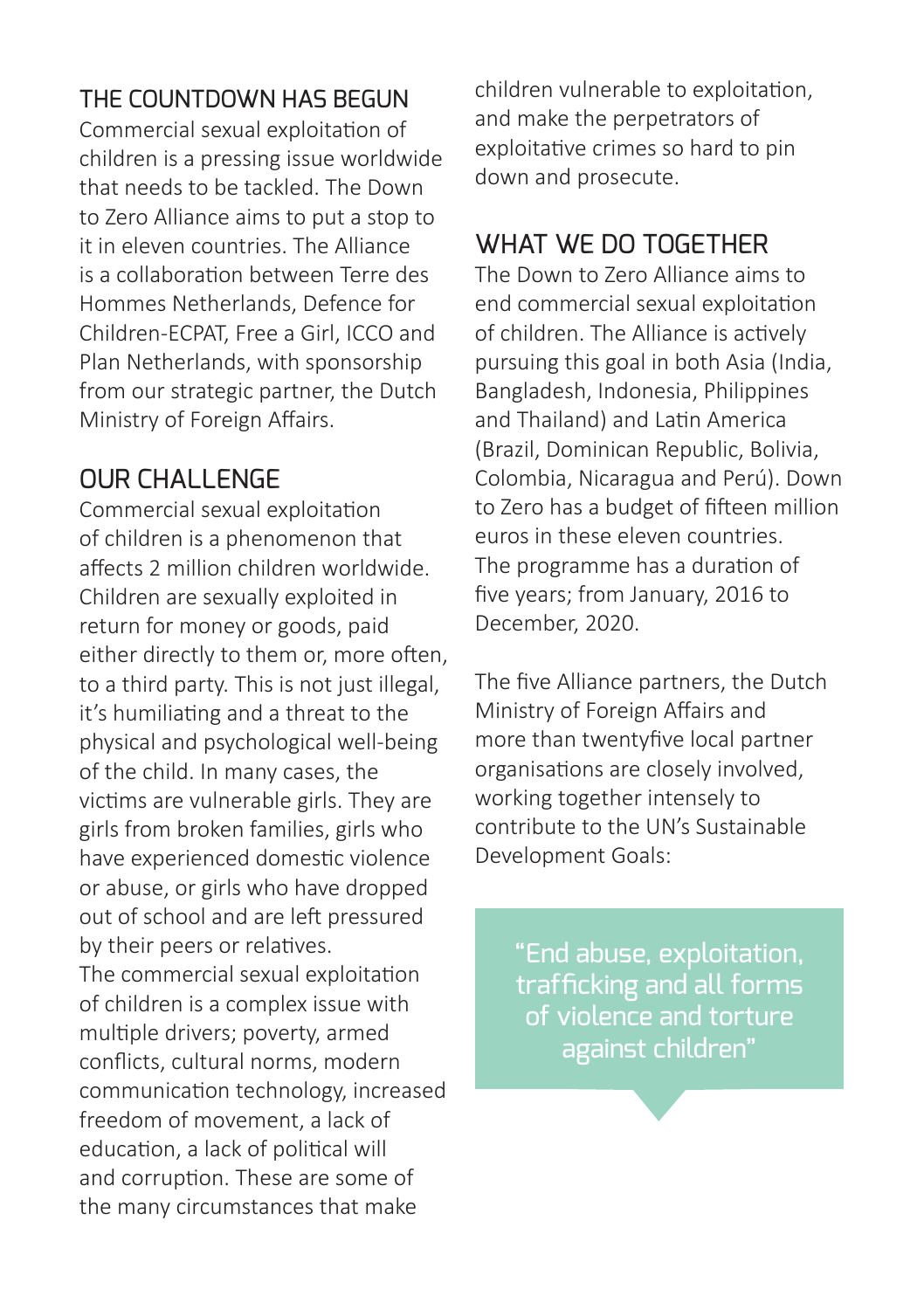"Eliminate all forms of violence against all women and girls in the public and private spheres, including trafficking and sexual and other types of exploitation".

We do this by building on each others' experiences, learning from each others' best practises and developing innovative approaches that we can implement effectively to tackle the issue at hand. Our collaboration allows us to act and react to a problem that takes various forms and exists in constantly changing environments.

#### **OUR STAKEHOLDERS**

Down to Zero works with four stakeholder groups in the fight against commercial sexual exploitation of children. The Alliance believes that by working with all four of these groups, it's possible to create a sustainable solution to eradicate the issue.

- o Children who have been sexually exploited or are at risk of becoming so
- o Families and communities in the selected geographic areas
- o Governments, police forces and justice departments in the selected countries

o Business industries active in these countries (tourist, ICT, transport and extractive industries)

#### WHAT WE WANT TO ACHIEVE

- o Children who are vulnerable to being sexually exploited are able to stand up for themselves and their rights. They can protect themselves because they are able to identify potentially exploitative situations and report them. They are educated, engaged in campaigns to raise awareness of the issue and involved in decision-making in their communities.
- o The environments that children grow up in are safer, offering better protection to potential victims and preventing children from being (re) victimised.
- o Governments, judiciary systems and law enforcement organisations have adapted their policies, plans and protocols to better fight the commercial sexual exploitation of children.
- o Both market leaders and smaller companies from the business industries (such as the tourism, information and communication technologies, transport and extractives industries) are actively involved in the protection of children against commercial sexual exploitation.